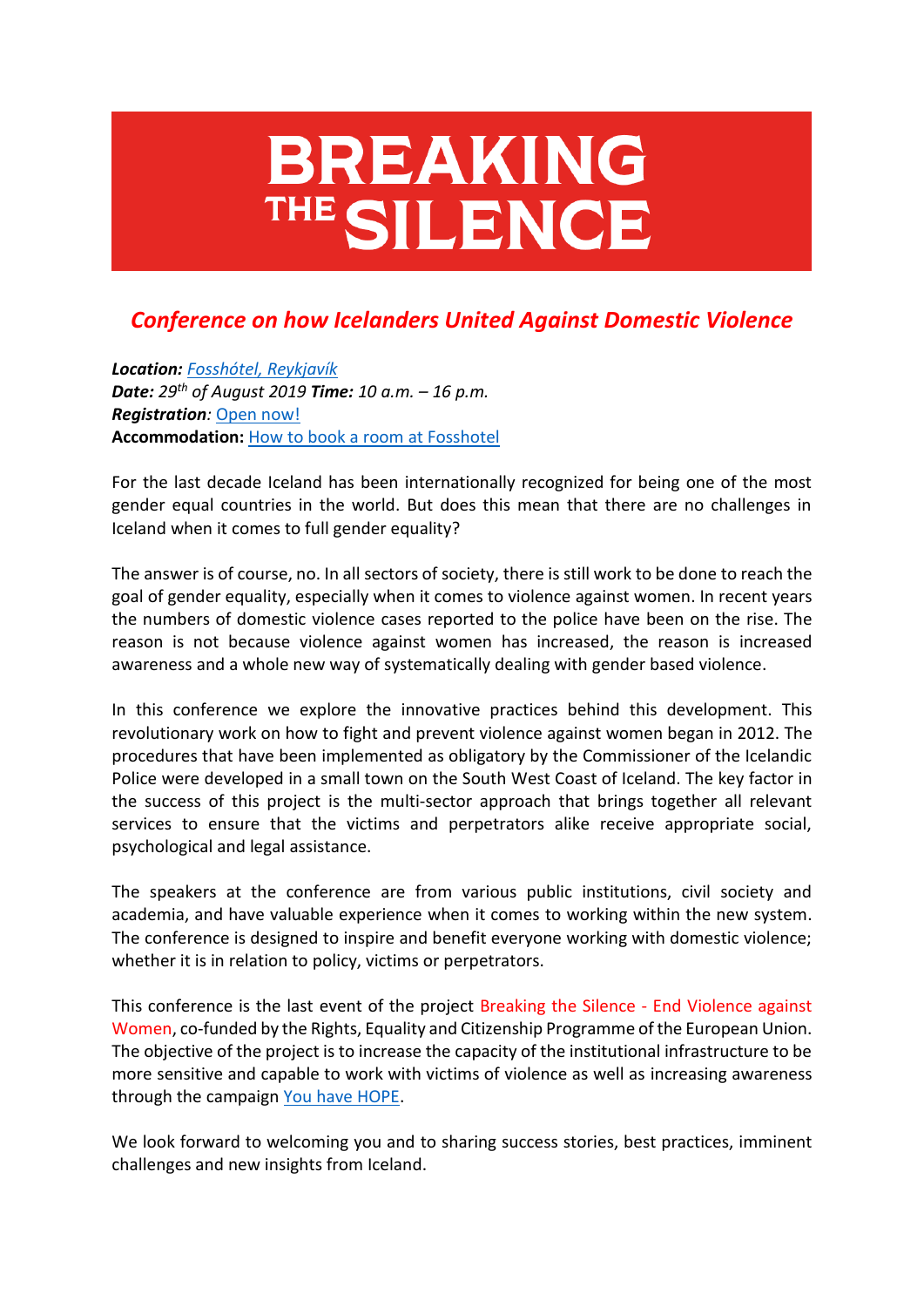### *Program*

#### *Keep the window open, how it all began and what the police are doing now*

Sigríður Björk Guðjónsdóttir, head of the Metropolitan Police and former head of the South east Police Department. Sigríður Björk is the main pioneer of the multi sector approach in Iceland and will share with us how the work started and if it resulted in any changes for victims and perpetrators.

#### *Together against violence...it is the only way*

Halldóra Gunnarsdóttir is the project manager of *Together Against Violence,* the multi sector work in the capital Reykjavik. She will tell us about the beginning of the project and the focus of the project on the municipality level.

#### *Domestic violence in Iceland – Statistical information from the police*

Guðbjörg S. Bergsdóttir works at the Statistical Department of the State Police. Guðbjörg will give us insight into the statistics that police have when it comes to domestic violence in Iceland.

#### *All that glitters is not gold: A critical account of Iceland as a 'gender paradise'*

Dr. Þorgerður Einarsdóttir is a professor of Gender Studies at the University of Iceland. She will explore the role of Iceland as an international leader of equality and the myth of Iceland as a gender equal paradise.

#### *Intimate Partner Violence; Perpetrators' Personality Traits & Advice for Survivors*

Drífa Jónasdóttir is a PhD student at the University of Iceland and a project manager at the Women´s Shelter in Iceland. She has conducted important research on perpetrators for the Women´s Shelter and will introduce her findings.

#### *Why do people use violence in close relationships and is it possible to stop that behavior?*

Andrés Ragnarsson, the head of Therapeutic Institutions for Perpetrators, will tell us why people use violence in close relationships and if it is possible to stop that violent behavior.

#### *Is there a connection between addiction and domestic violence?*

Kristín I. Pálsdóttir is a spokesperson of The Root – Association on Women, Addiction and Mental Health. She will talk about the connection between domestic violence and addiction in the case of Iceland.